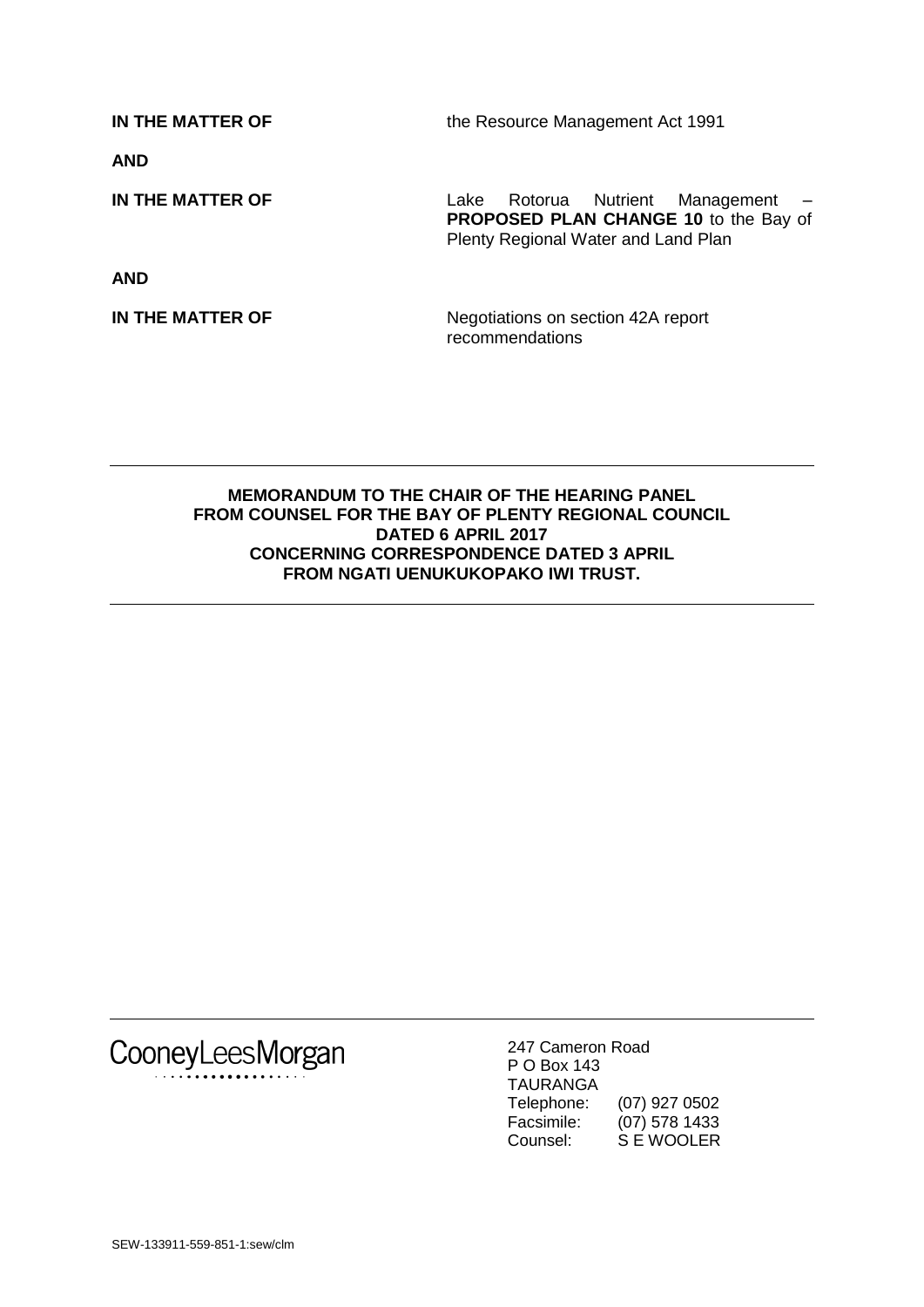## **MAY IT PLEASE THE HEARING COMMISSIONERS**

#### **Introduction**

- 1. We refer to the letter dated 3 April 2017 (received via the hearings manager/website 5 April) from the further submitter: **NGATI UENUKUKOPAKO IWI TRUST**. That letter seeks a reply from the Bay of Plenty Regional Council about procedural matters. It is attached as **Appendix A** to this memorandum.
- 2. We understand that NGATI UENUKUKOPAKO IWI TRUST consider that the report filed by Counsel on the caucusing meeting between the experts and planners for the Bay of Plenty Regional Council and Rotorua Lakes Council, and subsequent recommended amendment to the s42A report wording, signal an agreement to increase nitrogen discharges into Lake Rotorua, and undermines the integrity of their upcoming presentation in opposition to the RLC relief. For the reasons explained below, this is not the case.
- 3. The recommended changes are based solely on the principle of there being no net increases in nitrogen to the Lake as a result of urban growth into rural land or reticulation of other communities. This is the fundamental premise of the proposed internal accounting mechanism<sup>1</sup>. The genesis of the proposed amendments arose through the Section 42A Report and recommendations, which is a public document recommending amendments based on submissions and further submissions. This was filed 20 January 2017 and circulated to all parties.
- 4. Council staff have held many discussions with various parties before and during the hearings in order to clarify relief, explain matters and address refinements that may be suggested to the recommended position in officer reports such as the section 42A report. Frequently this has happened at short notice and upon request. In this case, the discussions addressed technical matters on the accounting mechanism and supporting policies and were in the context of refining existing recommendations from the Section 42A Report only. These recommendations have been the subject of evidence openly given before the Panel during the hearing, and are contained in the section 42A report that responds to submitters' relief and further submissions.

 $\overline{1}$ 

<sup>&</sup>lt;sup>1</sup> The text of the draft mechanism can be found at [http://www.boprc.govt.nz/media/598493/2017-03-](http://www.boprc.govt.nz/media/598493/2017-03-03-rotorua-te-arawa-lakes-strategy-group-meeting-agenda-public-only-10-march-2017.pdf) [03-rotorua-te-arawa-lakes-strategy-group-meeting-agenda-public-only-10-march-2017.pdf](http://www.boprc.govt.nz/media/598493/2017-03-03-rotorua-te-arawa-lakes-strategy-group-meeting-agenda-public-only-10-march-2017.pdf) - page 163 of RTALSG 10 March 2017 agenda.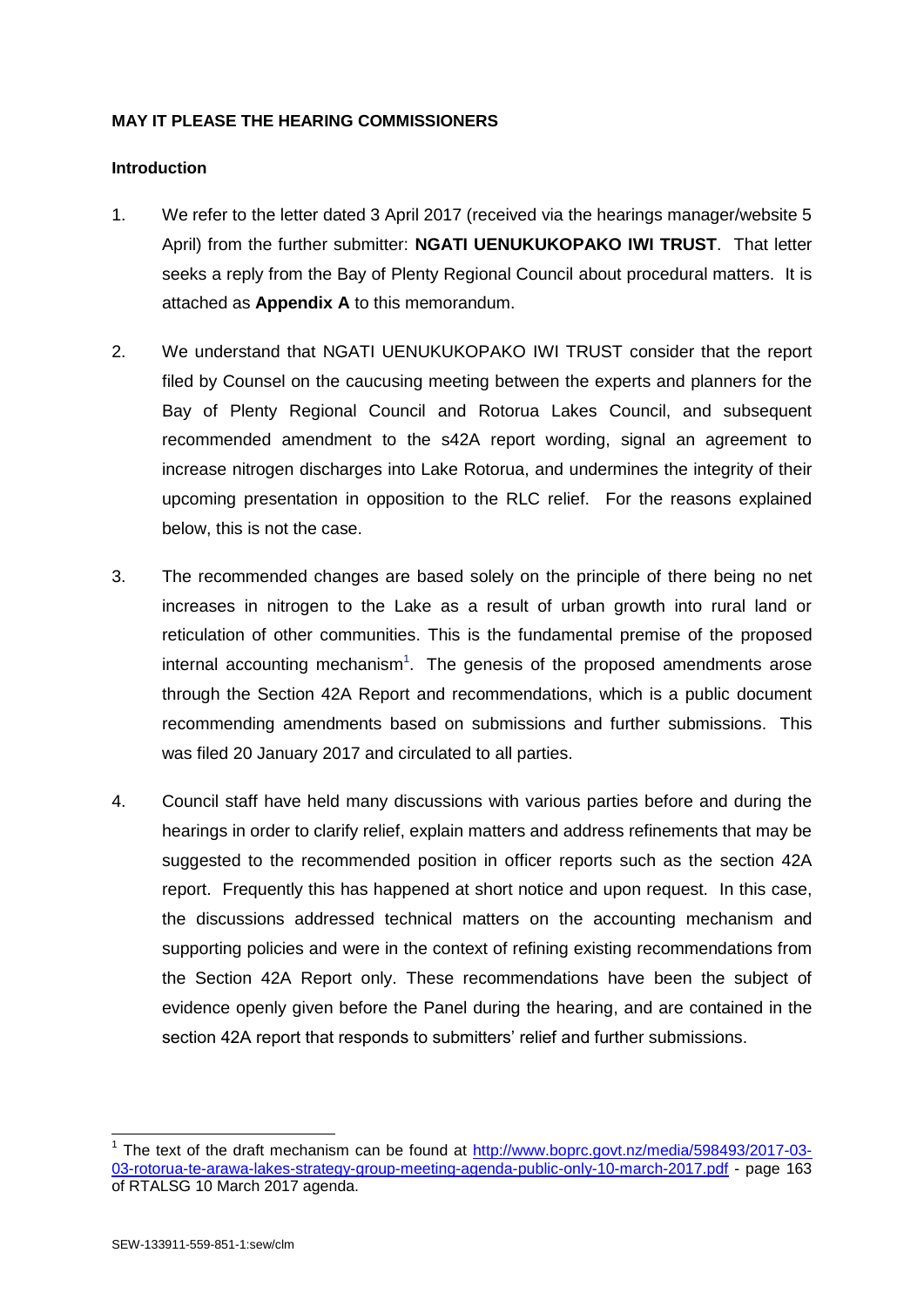5. The report on the caucusing recommendations expressly stated that further submitters had not been involved – and the basis for that:

"It is noted that there are further submitters on the matters discussed here (as proposed by Rotorua Lakes Council) however the further submissions focus on opposition to WWTP discharge, the inappropriateness of policies addressing land use, support for enabling frameworks, and general opposition to elements of PPC10. The recommendations in this document clarify matters already recommended for inclusion (such as through the Section 42A Report). They do not specifically relate to the matters raised by the further submissions."

- 6. While it is noted that the Rotorua Te Arawa Lakes Strategy Group has considered the non-statutory accounting mechanism, and has agreed there should be a mechanism relating to rural changes to urbanised land, it is also clearly stated that the Group's endorsement of the mechanism cannot pre-determine the future WWTP resource consent process.
- 7. Submissions from BOPRC's Counsel have consistently stated that this Plan Change 10 process cannot predetermine the outcome of any future resource consent process, and this has also been put to the Rotorua Lakes Council witnesses who have agreed that this is the position, and that the 30 tonnes nitrogen discharge is a current consent condition.
- 8. The BOPRC staff recommendation put to the Independent Hearings Panel has been to reject a new Lake Rotorua specific restricted discretionary activity for the WWTP, on the basis that this was not the focus of Plan Change 10 and it would be unfair to other parties who might have otherwise been involved.
- 9. BOPRC staff have continued to oppose a specific policy ""Acknowledge the benefits of municipal wastewater reticulation and treatment to the overall water quality of the Rotorua lakes, and to the health and wellbeing of the community", on the basis that this departs from the purpose of PPC10.
- 10. The Panel will hear from the further submitters to Rotorua Lakes Council's submission before making any determination on these recommendations. There is no fait accompli in terms of the Panel deciding anything in favour of the proposed amendments to PPC10 and these amendments do not agree an increase in nitrogen discharge to Lake Rotorua.